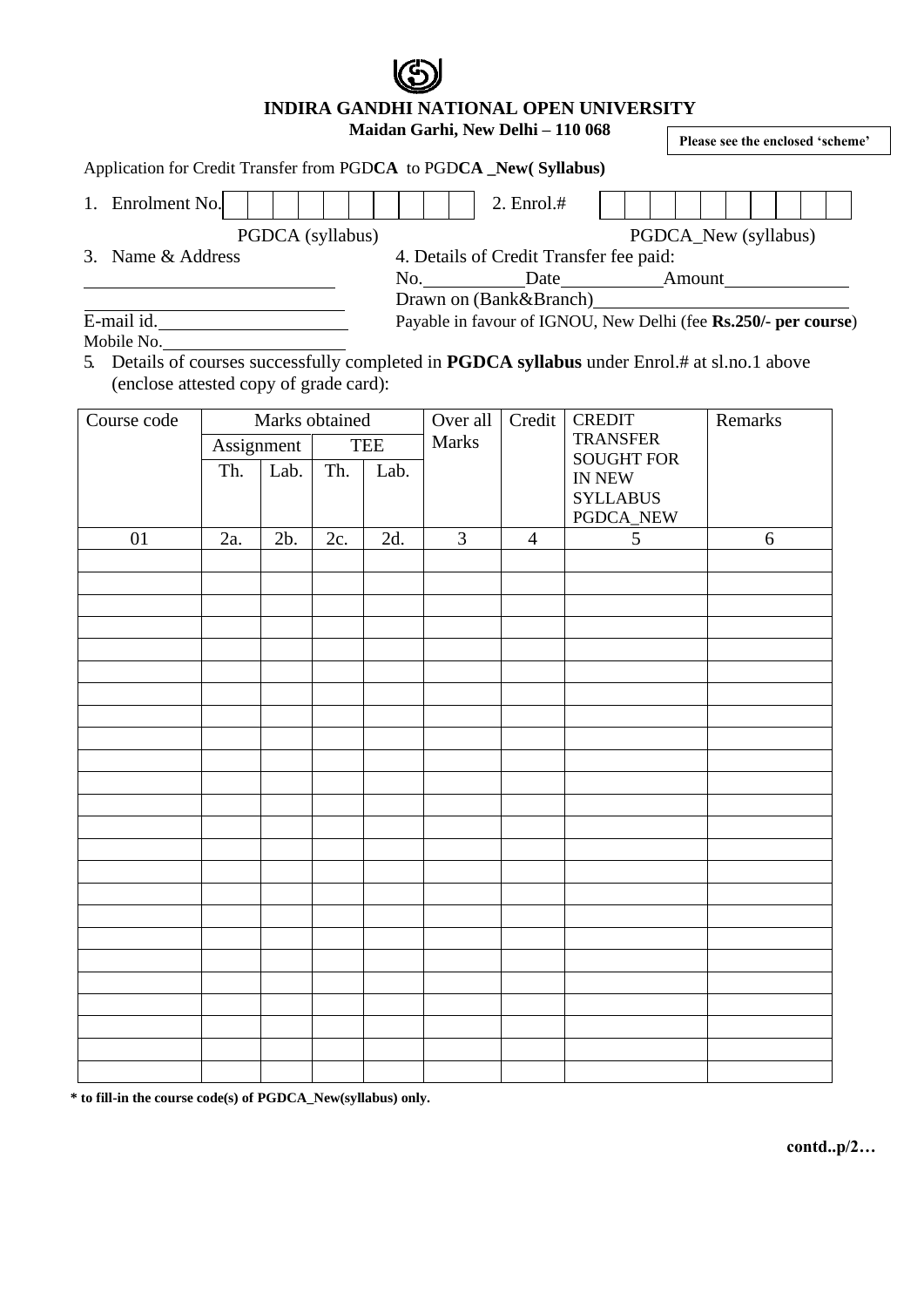**: 2 :**

|                 | 1 <sup>st</sup> Semester |               | $2nd$ Semester  |                |               |  |  |
|-----------------|--------------------------|---------------|-----------------|----------------|---------------|--|--|
| <b>Course</b>   | <b>Credits</b>           | <b>Please</b> | Course          | <b>Credits</b> | <b>Please</b> |  |  |
| Code            |                          | 'N.           | Code            |                | $\mathcal{N}$ |  |  |
| <b>MCS-201</b>  |                          |               | <b>MCS-206</b>  |                |               |  |  |
| <b>MCS-202</b>  |                          |               | <b>MCS-207</b>  |                |               |  |  |
| <b>MCS-203</b>  |                          |               | <b>MCS-208</b>  |                |               |  |  |
| MCSL-204        |                          |               | <b>MCSL-209</b> |                |               |  |  |
| <b>MCSL-205</b> |                          |               | <b>MCSL-210</b> |                |               |  |  |

6. Courses to be studied in revised syllabus:

## UNDERTAKING

I, ………………………………………., a student of PGD**CA\_New(syllabus)** of IGNOU of…………………. batch request for Internal Credit Transfer of the course(s) of PGDCA syllabus, as detailed above. I undertake **not to revive** the registration of these courses for credit transfer to any other programme. The registration of course(s) surrendered in Column No.5 above shall not be revived at any later date. Option exercised herein is firm and final. Certified copies of Mark-sheet / Grade Card is enclosed. I understand that I will have to complete courses worth 32 credits of Revised syllabus including the credit transferred courses, and will have to wait for the normal duration in order to complete the PGDCA Degree under revised syllabus. Signed this ……………. day of ……………. 202……

Signature of Student

| Mail this Credit Transfer form along with |
|-------------------------------------------|
| Demand Drafts pertaining credit transfer  |
| fee to:                                   |
| The Registrar,                            |
| <b>Student Registration Division,</b>     |
| Indira Gandhi National Open University,   |
| Maidan Garhi, New Delhi – 110 068         |
|                                           |

Name ……………………………….. Address:…………………………….. ……………………………………… ……………………………………… ……………………………………… Pin Code: ……………………………

**Table of pro-rata fee of PGDCA\_NEW(revised syllabus) Rs.1350/- per 2 credit course Rs.2700/- per 4 credit course**